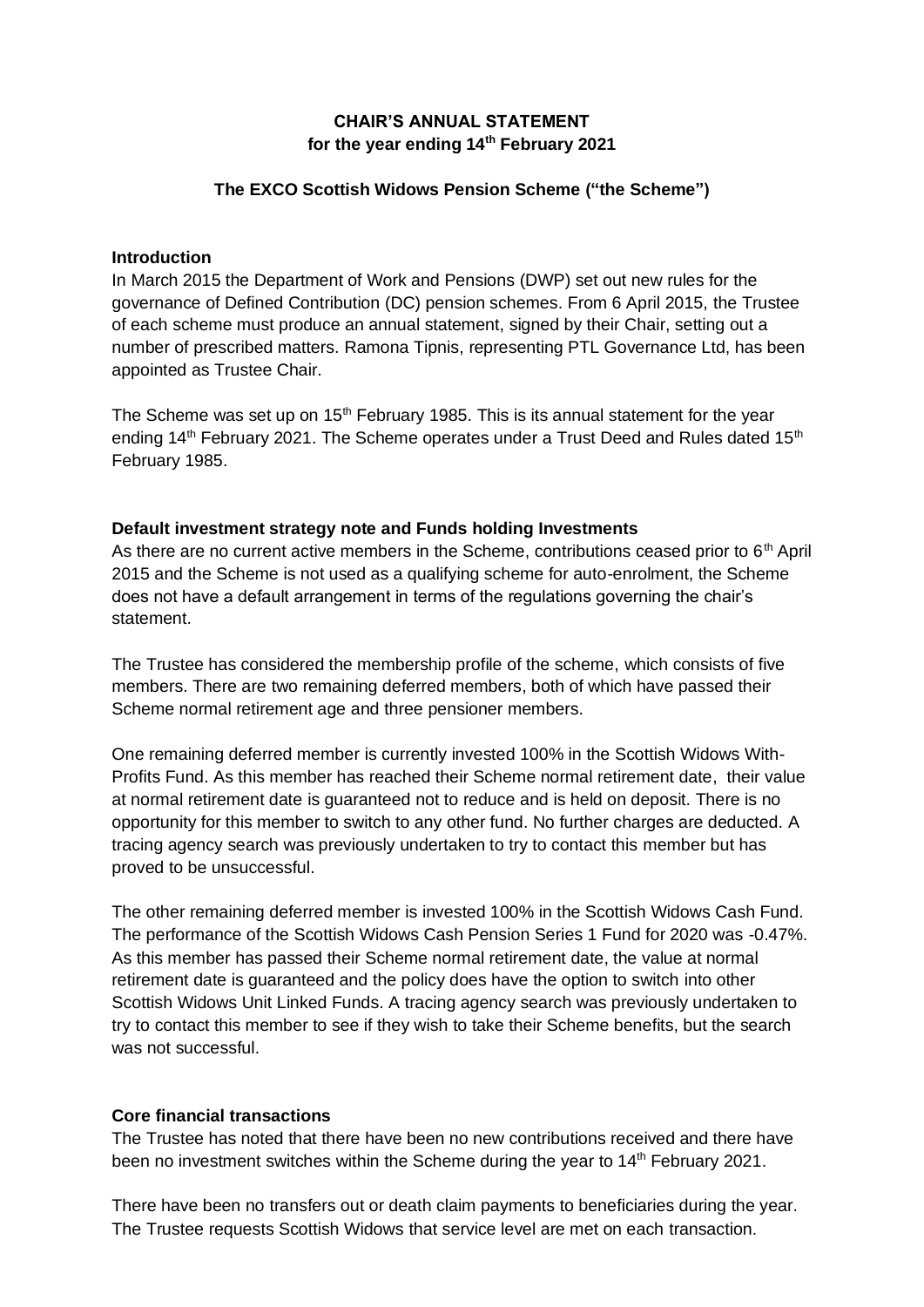# **Charges and transaction costs**

The Trustee noted that as there is no default investment strategy, the review of charges and transaction costs undertaken relate to those in place for the Funds under which Scheme Investments are held, being the Scottish Widows With-Profits Fund and Scottish Widows Cash Fund.

There are a number of charges that are incurred in operating the With Profits Fund. These charges are not levied against individual policies but are allowed for when Scottish Widows sets the bonus rates that determine policy payouts. The Trustee has reviewed the Principles and Practices of Financial Management, setting out the basis on which charges are made to the With Profits Fund, but the expense deductions are not specified.

|                          | <b>AMC</b> | <b>Additional Expenses</b> | <b>Annual Transaction</b> |
|--------------------------|------------|----------------------------|---------------------------|
|                          |            |                            | Costs y/e 31-12-20        |
| <b>Scottish Widows</b>   | 0.875%     |                            | $0.01\%$                  |
| Cash Fund                |            |                            |                           |
| <b>Scottish Widows</b>   |            |                            | 0.20%                     |
| <b>With-Profits Fund</b> |            |                            |                           |

# **Projections of the effects of charges and transaction costs**

|       | Cash Fund      |                                       | With Profits Fund |                                       |
|-------|----------------|---------------------------------------|-------------------|---------------------------------------|
| Years | Before charges | After all charges +<br>costs deducted | Before charges    | After all charges +<br>costs deducted |
|       | £22,345        | £22,147                               | £32,118           | £32,053                               |
| 3     | £22,236        | £21,651                               | £33,390           | £33,190                               |
| 5     | £22,127        | £21,165                               | £34,712           | £34,366                               |
| 10    | £21,857        | £19,998                               | £38,251           | £37,493                               |
| 15    | £21,590        | £18,895                               | £42,151           | £40,904                               |
| 20    | £21,327        | £17,854                               | £46,449           | £44,626                               |
| 25    | £21,067        | £16,869                               | £51,185           | £48,686                               |
| 30    | £20,810        | £15,939                               | £56,403           | £53,116                               |
| 35    | £20,556        | £15,060                               | £62,154           | £57,948                               |
| 40    | £20,306        | £14,230                               | £68,492           | £63,221                               |
|       |                |                                       |                   |                                       |

**Notes** 

- 1. Projected pensions pot values are shown in today's terms, with inflation removed from return expectations and as such they do not need to be reduced further for the effect of future inflation.
- 2. Inflation is assumed to be 2% over the long term.
- 3. The starting pot size is assumed to be £22,400 for the Cash Fund and £31,500 for the With Profits fund. These are representative of the membership.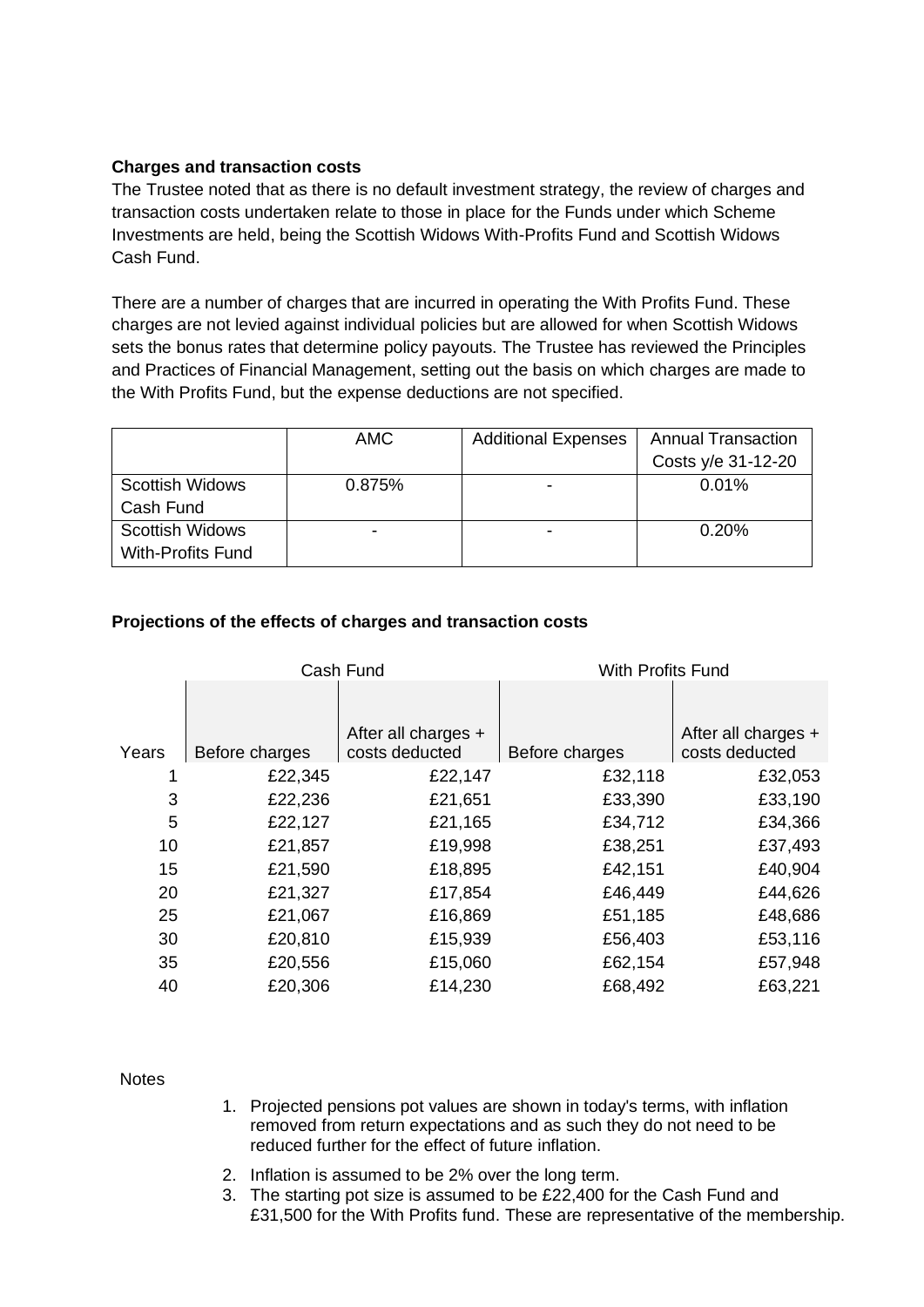- 4. We have assumed no further contributions as the membership is deferred.
- 5. All costs, including transaction costs, are assumed to be consistent with January 2020 - December 2020.
- 6. Values shown are estimates and not guaranteed.
- 7. The projected growth rates for each fund are as follows:
	- The Cash Fund is expected to grow at 1.75% in real terms p.a. over the long term.
	- The With-Profits fund is expected to grow at 4% in real terms p.a. after adjusting for bonuses over the long term.

These illustrations can be accessed at: [www.ptluk.com/chairs-annual-statements.](http://www.ptluk.com/chairs-annual-statements) They have been prepared having regard to the statutory guidance.

Members will be advised in their benefit statements that the illustrations are available at this website.

#### **Good value for members**

The elements we consider in assessing whether the Scheme provides good value for members are:

- **Scheme governance and management**
- **Investment**
- **Administration**
- **Communications**
- **Charges**

**Scheme Governance and management** – The Scheme has a sole professional trustee whose charges are paid by the employer. The Scheme is administered by Scottish Widows who also administer the Scheme investments. Capita are appointed as Scheme Consultants and Pinsent Masons as legal advisers, with the fees of both advisers being paid by the employer.

**Investment** – As detailed above, the Scheme investments are held in the Scottish Widows With-Profits Fund and the Scottish Widows Cash Fund. Both deferred members have reached their Scheme normal retirement age. The member invested in the With-Profits Fund has the value guaranteed at normal retirement date and held on deposit. The member invested in the Cash Fund also has the value at normal retirement date guaranteed.

**Administration** – Scottish Widows hold the members' data and deal with members when they wish to amend their details, take or transfer their benefits, or make any changes to their investment choice.

**Communications** – Communications are issued by Scottish Widows for the Scheme. The main item of communication is the annual benefit statement, including the Statutory Money Purchase Illustration. At retirement members receive the Money Advisory Service leaflet "Your pension its time to choose" and are provided with details of the Pension Wise service. They can also speak to the administrator to discuss the options available.